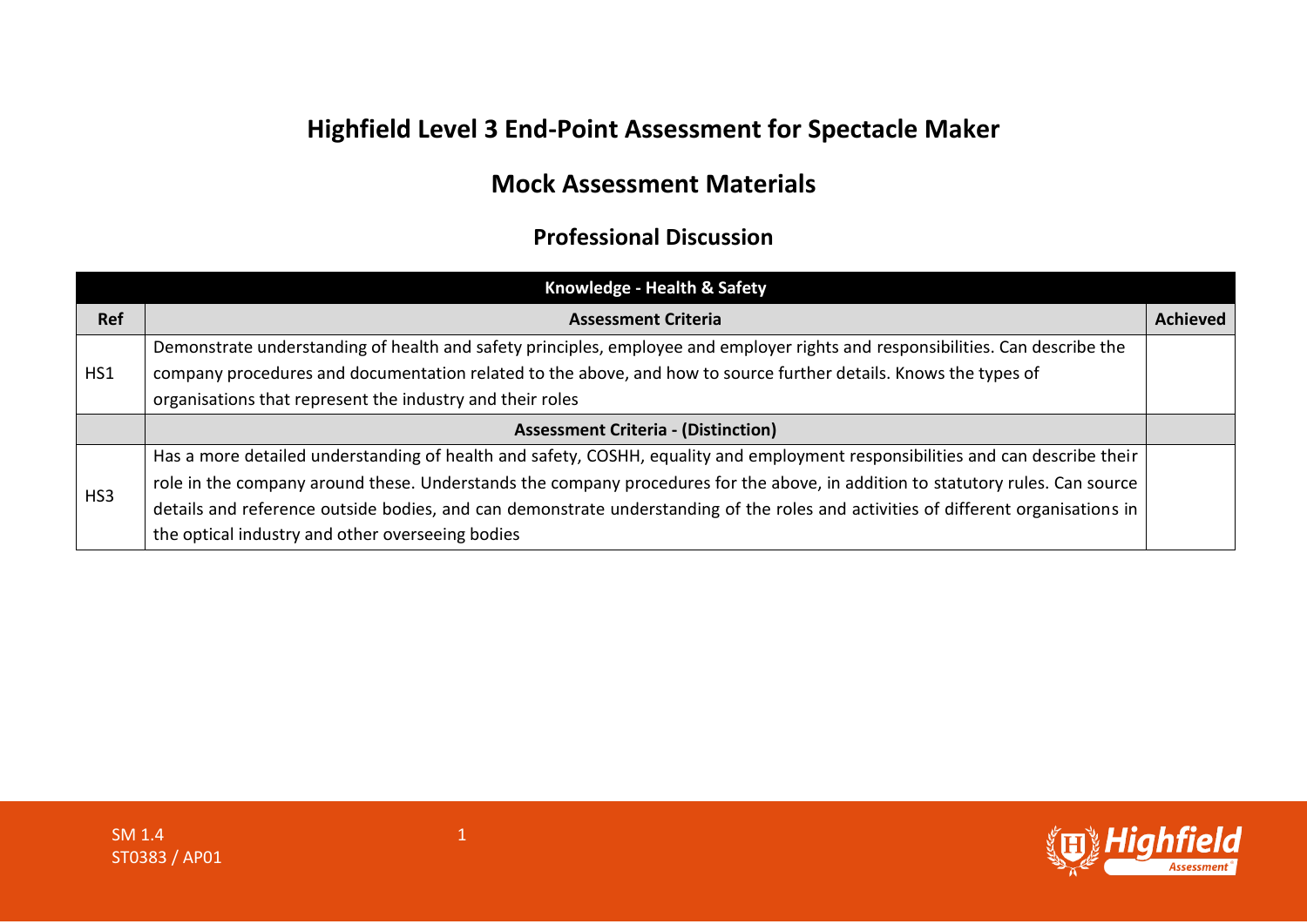|                 | <b>Knowledge - Materials</b>                                                                                                |                 |
|-----------------|-----------------------------------------------------------------------------------------------------------------------------|-----------------|
| <b>Ref</b>      | <b>Assessment Criteria</b>                                                                                                  | <b>Achieved</b> |
| MA1             | Can provide details of lens materials, types, uses and some basic technical information                                     |                 |
| MA <sub>2</sub> | Can describe a number of common frame materials and list various parts correctly                                            |                 |
|                 | <b>Assessment Criteria - (Distinction)</b>                                                                                  |                 |
| MA3             | Can detail the challenges and benefits of various lens types and materials, and further detail on how multifocals work      |                 |
| MA4             | Can provide details on the different frame materials used, how they differ in performance, and provide more detail on parts |                 |

|                 | <b>Knowledge - Tools</b>                                                                                              |          |
|-----------------|-----------------------------------------------------------------------------------------------------------------------|----------|
| Ref             | <b>Assessment Criteria</b>                                                                                            | Achieved |
| TO <sub>1</sub> | Can provide details of what is needed to carry out QC, and detail the functions used when checking prism and power    |          |
|                 | <b>Assessment Criteria - (Distinction)</b>                                                                            |          |
| TO <sub>5</sub> | Knows all essential tools and equipment required and can confidently check power and prism with little/no supervision |          |

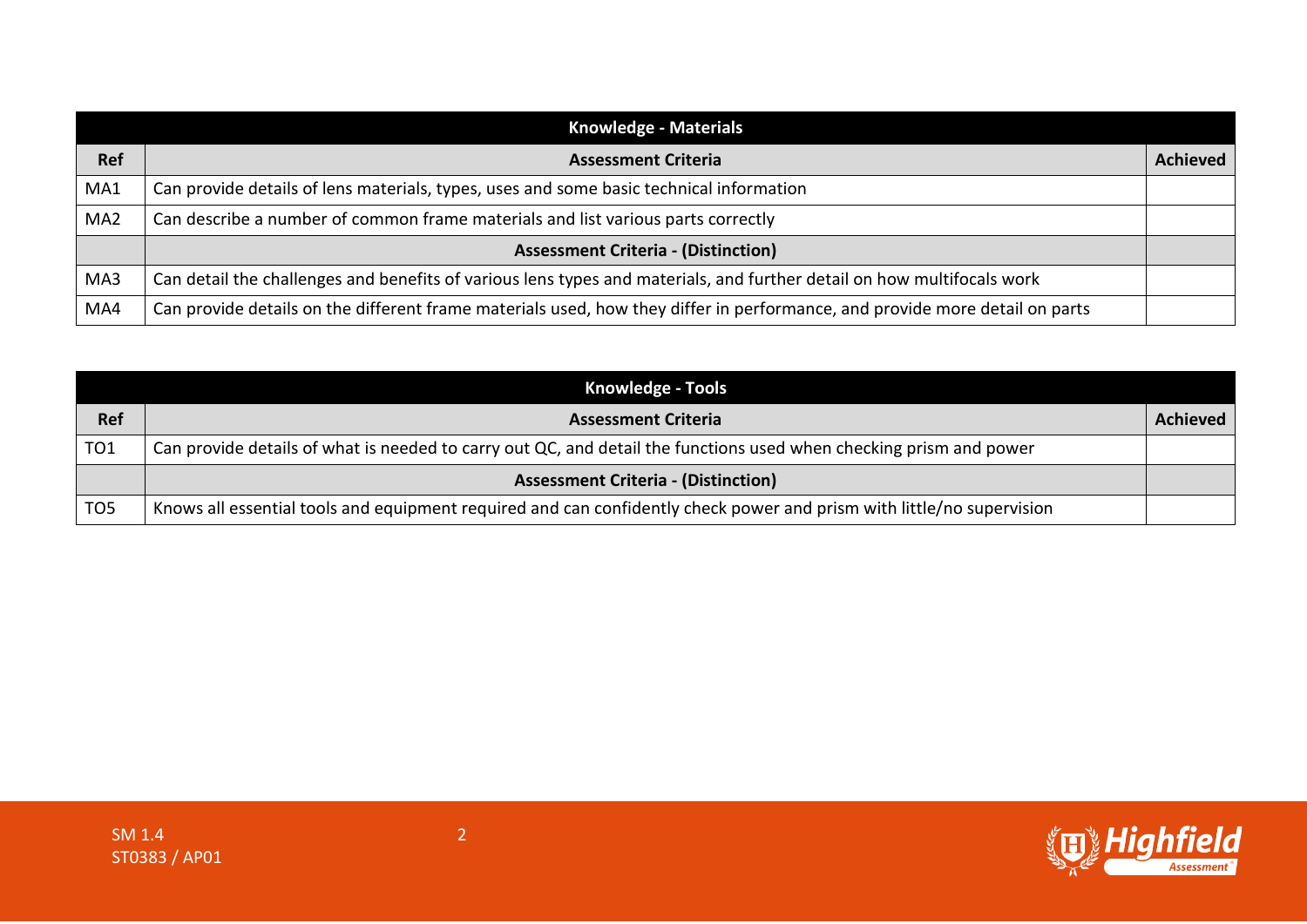| <b>Knowledge - Quality</b> |                                                                                                                                       |                 |
|----------------------------|---------------------------------------------------------------------------------------------------------------------------------------|-----------------|
| Ref                        | <b>Assessment Criteria</b>                                                                                                            | <b>Achieved</b> |
| QU1                        | Understanding the basic principles of quality checking and can perform QC practically. Understand different production checks         |                 |
|                            | and describe how they use standards                                                                                                   |                 |
| QU <sub>2</sub>            | Can describe the differences between lens types and identify surface defects and explain how they happen. Use tolerances for          |                 |
|                            | surface inspection and returns processes as applicable                                                                                |                 |
| QU <sub>3</sub>            | Can access essential reports and records, explain the data and reasons for keeping it                                                 |                 |
|                            | <b>Assessment Criteria - (Distinction)</b>                                                                                            |                 |
| QU <sub>6</sub>            | Can explain the benefits of good QC process, and process more complex orders through quality checking, using standards accurately     |                 |
|                            | and describing how/why. Good knowledge of different product quality checks                                                            |                 |
| QU7                        | Has detailed knowledge of lens types and different forms. Can identify various defects and explain how they can happen and be         |                 |
|                            | prevented. Can apply tolerances to surface inspection accurately and document findings in the required detail                         |                 |
| QU <sub>8</sub>            | Can access report data, show analysis of the information, the benefits for keeping it and how it fits with other store data recording |                 |

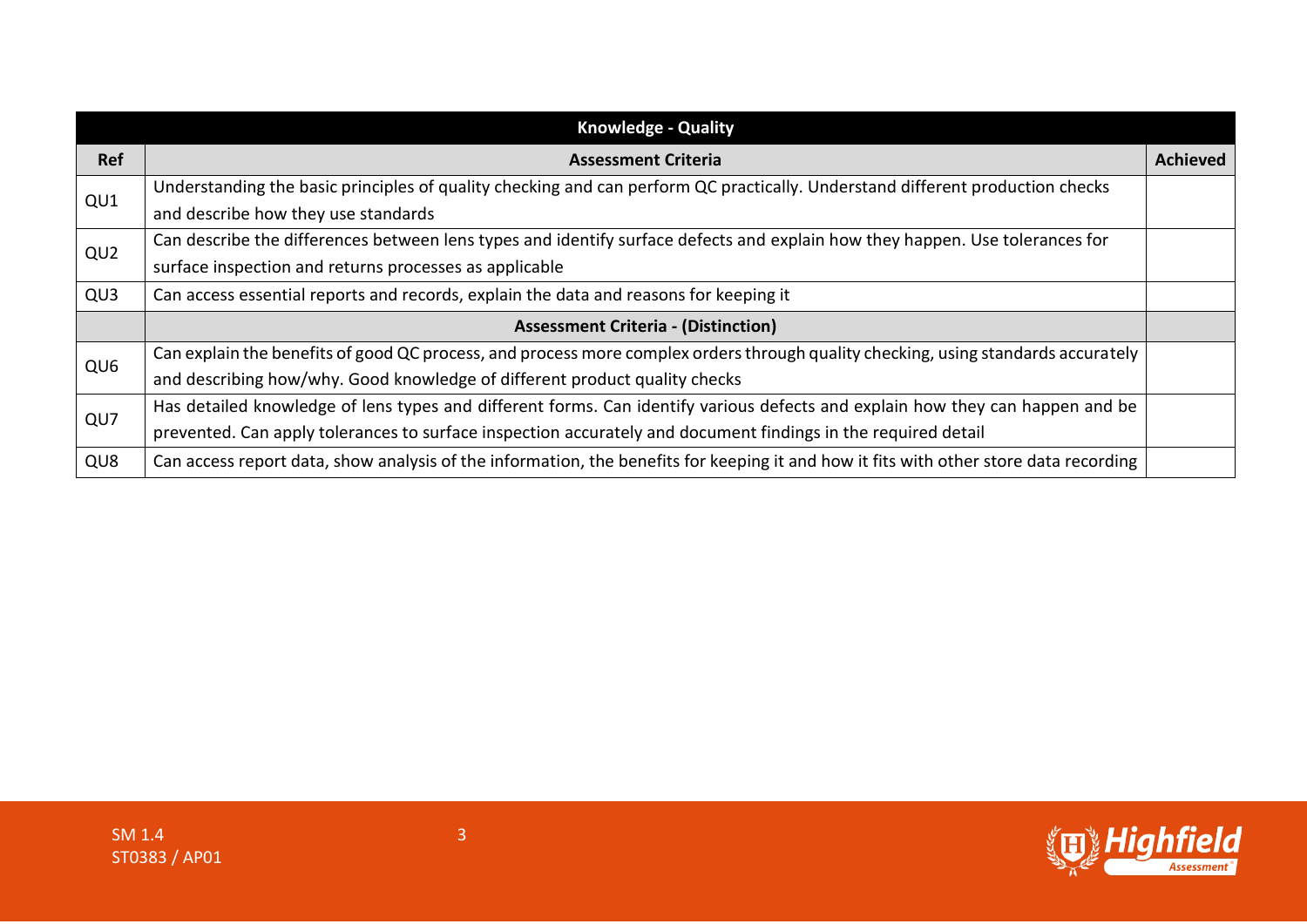|                 | Knowledge - Construction of spectacles                                                                                                                                                                                                                                                    |                 |
|-----------------|-------------------------------------------------------------------------------------------------------------------------------------------------------------------------------------------------------------------------------------------------------------------------------------------|-----------------|
| Ref             | <b>Assessment Criteria</b>                                                                                                                                                                                                                                                                | <b>Achieved</b> |
| CS <sub>1</sub> | Knows the fundamental elements of why/how we apply lens treatments, and select the correct lens options accordingly                                                                                                                                                                       |                 |
| CS <sub>2</sub> | Can describe a number of common frame materials and list various parts correctly                                                                                                                                                                                                          |                 |
| CS <sub>3</sub> | Understand the design and use of multifocals, how they differ and how they are manufactured. Work out the prism in reading<br>area and can describe prism control bifocals                                                                                                                |                 |
| CS4             | Can identify and describe the basic anatomical structures                                                                                                                                                                                                                                 |                 |
| CS5             | Knows the basic function of eye structures and how to correct refractive errors. Use correct terms for errors and describe lens<br>types to use                                                                                                                                           |                 |
| CS <sub>6</sub> | Can describe various lens types, their properties and optical uses                                                                                                                                                                                                                        |                 |
| CS7             | Can describe the basic parts of spectacle makers' history and modern-day context, and can describe the importance of<br>maintaining industry knowledge                                                                                                                                    |                 |
|                 | <b>Assessment Criteria - (Distinction)</b>                                                                                                                                                                                                                                                |                 |
| CS8             | Has a broad technical understanding of the various treatments, their application process and purpose, and how to select the right<br>lens types/materials                                                                                                                                 |                 |
| CS <sub>9</sub> | Can provide details on the different frame materials used, how they differ in performance, and provide more detail on parts                                                                                                                                                               |                 |
| <b>CS10</b>     | Can identify different multifocal types and describe how they differ in both identity and performance, and with more technical<br>elements included (curvature, addition, inset, etc.) Understand the prismatic effect in reading area and discuss the prism control<br>bifocal in detail |                 |
| CS11            | Can detail how certain anatomical structures work in conjunction to each other                                                                                                                                                                                                            |                 |
| <b>CS12</b>     | Can illustrate knowledge on refractive errors, how to correct, what the impact is on vision, before and after correction, and the<br>correlation of prescription and refractive error                                                                                                     |                 |
| <b>CS13</b>     | Can describe various lens types, how they are used, the material seen, the variations in technical information on a given lens (Abbe<br>no., index, thickness, etc.), benefits over other products                                                                                        |                 |



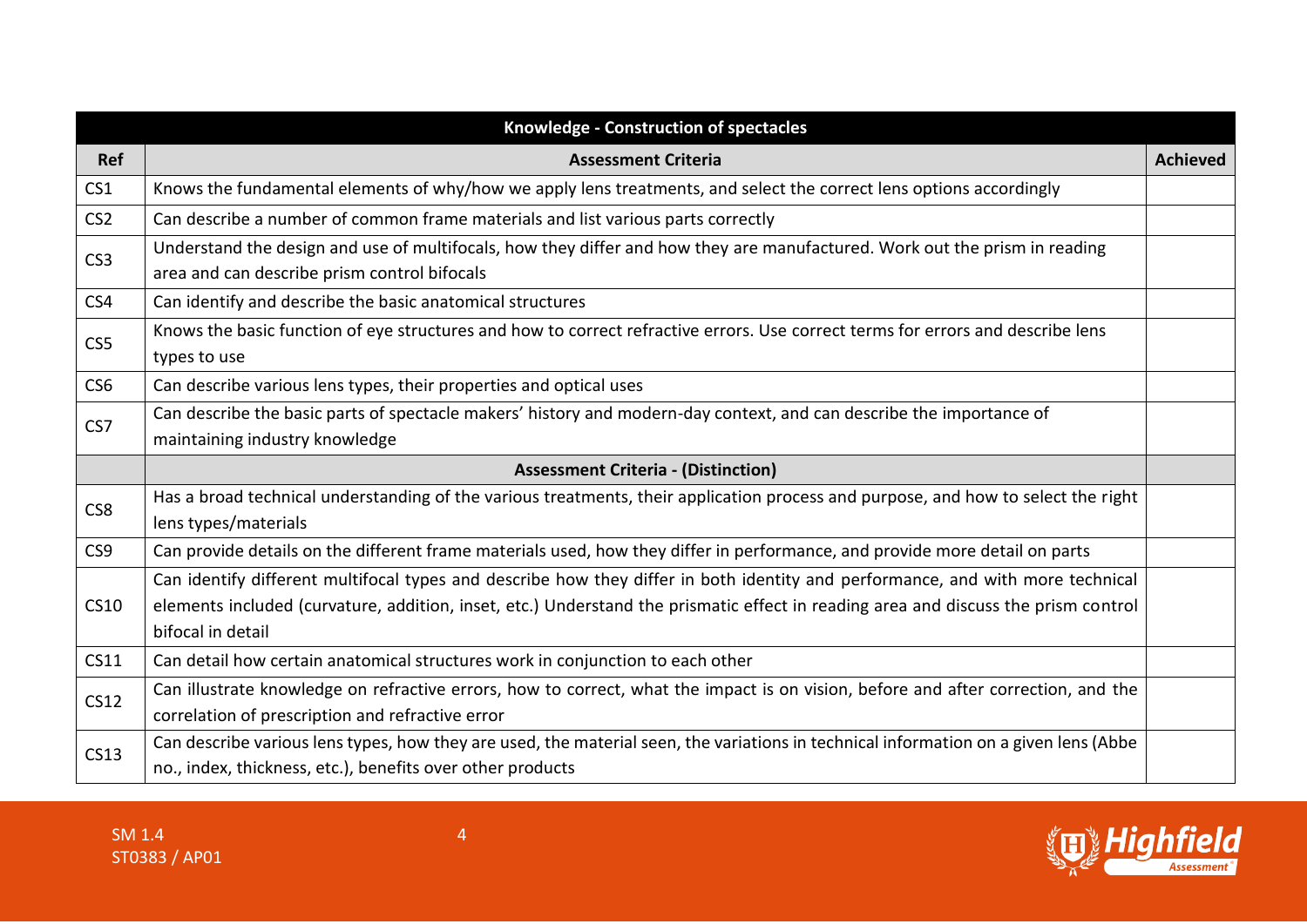| $\vert$ CS14 | Has more detailed understanding of spectacle makers' history and involvement in wider optical bodies, its current format and how $\vert$ |  |
|--------------|------------------------------------------------------------------------------------------------------------------------------------------|--|
|              | their industry knowledge could influence their care                                                                                      |  |

|                 | Knowledge - The manufacture, service and repair of spectacles                                                                                    |                 |
|-----------------|--------------------------------------------------------------------------------------------------------------------------------------------------|-----------------|
| <b>Ref</b>      | <b>Assessment Criteria</b>                                                                                                                       | <b>Achieved</b> |
| MS1             | Correctly complete the set questions provided; arithmetic calculations, use of BODMAS, etc.                                                      |                 |
| MS <sub>2</sub> | Label parts of a circle and discuss where these apply in optical manufacturing. Use of SIN, COS, TAN in calculating right-angled                 |                 |
|                 | triangle parameters and how these relate to optics                                                                                               |                 |
| MS3             | Correctly complete the set questions provided; lens power, focal length, radius of surface, etc.                                                 |                 |
| MS4             | Can accurately produce graphical info from data and work back from graphs too. Provide examples of where this is used in their<br>role           |                 |
| MS5             | Can access essential reports and records, explain the data and reasons for keeping it                                                            |                 |
| MS <sub>6</sub> | Explains the stock control process, data tracking involved and advantages of good/disadvantages of bad stock control                             |                 |
| MS7             | Can perform audits as required and describe the benefits of stock audit                                                                          |                 |
|                 | <b>Assessment Criteria - (Distinction)</b>                                                                                                       |                 |
| <b>MS11</b>     | Describe reasons why/how these calculations would be used in practical optics                                                                    |                 |
| <b>MS12</b>     | Provide further detail on how the circle and right-angled triangle definitions fit into optical manufacturing and where they might<br>be used    |                 |
| <b>MS13</b>     | Show full working out, and describe reasons why/how these calculations would be used in practical optics                                         |                 |
| <b>MS14</b>     | Can interpret graphical data in both directions, analyse its importance/relevance and state when/where graphs and data analysis<br>would be used |                 |
| <b>MS15</b>     | Can access report data, show analysis of the information, the benefits for keeping it and how it fits with other store data recording            |                 |
| MS16            | Can provide evidence of jobs affected by good and bad stock control and records of the results                                                   |                 |
| <b>MS17</b>     | Knows the benefits and challenges of auditing stock products and can accurately detail the process                                               |                 |



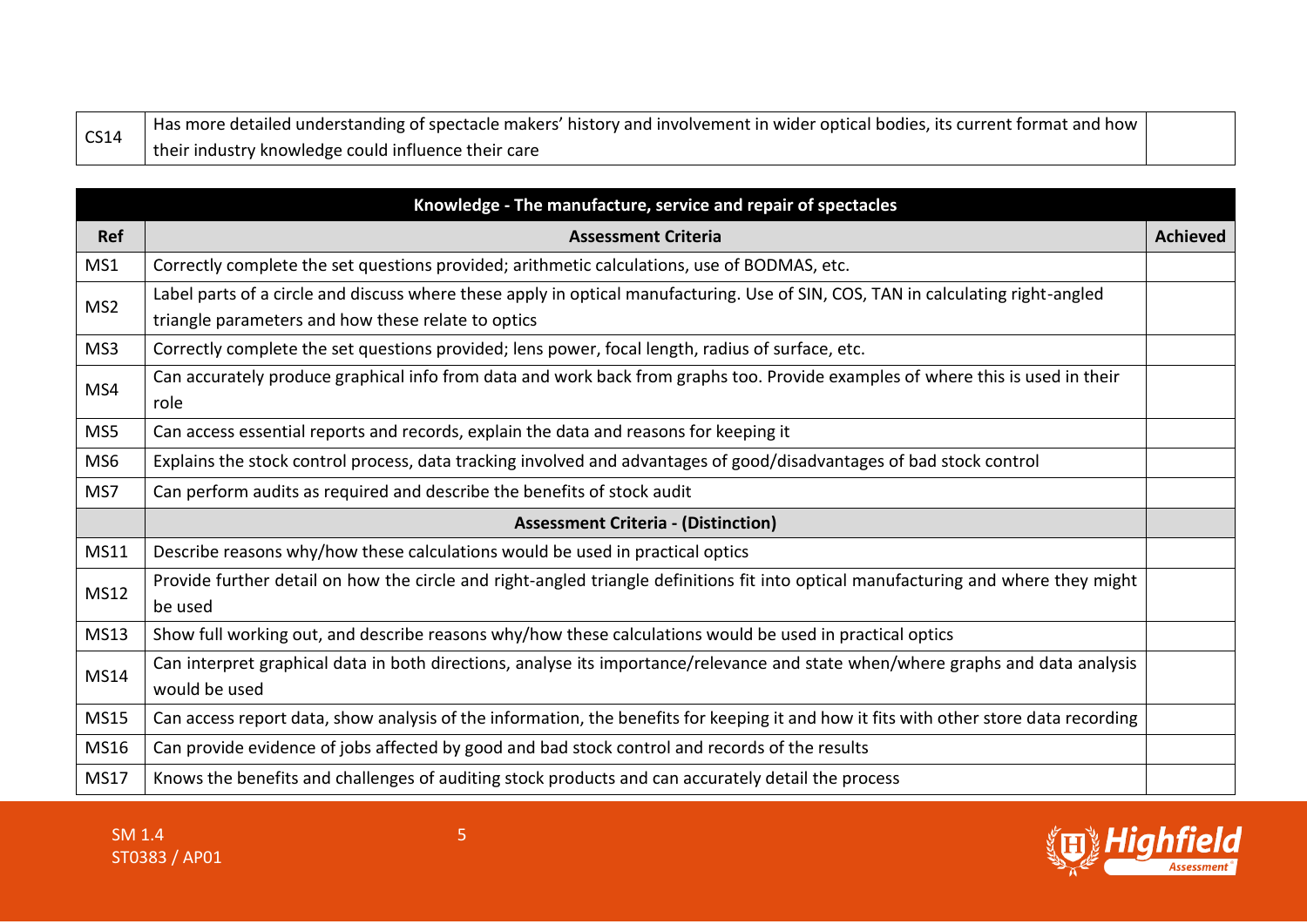| Skills - Health & Safety and working environment |                                                                                                                                        |                 |
|--------------------------------------------------|----------------------------------------------------------------------------------------------------------------------------------------|-----------------|
| <b>Ref</b>                                       | <b>Assessment Criteria</b>                                                                                                             | <b>Achieved</b> |
| HW1                                              | Can describe what environmental hazards are present in the lab (and store if applicable), and show the processes for different         |                 |
|                                                  | types of waste disposal                                                                                                                |                 |
| HW <sub>2</sub>                                  | Explain their own responsibilities to the Health and Safety at Work etc. act, and what emergency response processes are in place       |                 |
|                                                  | <b>Assessment Criteria - (Distinction)</b>                                                                                             |                 |
| HW4                                              | Describe specific products and processes in the lab (and store if applicable) that pose a hazard, what the implication of such hazards |                 |
|                                                  | might be, and how to dispose of specific waste products and what the processes are for disposal of packaging                           |                 |
| HW5                                              | Can explain the Health and Safety at Work etc. act in terms of employer/employee responsibilities, who is involved in incident         |                 |
|                                                  | reporting and the emergency/alarm procedures                                                                                           |                 |

|                 | Skills - Technical interpretation and understanding                                                                                  |                 |
|-----------------|--------------------------------------------------------------------------------------------------------------------------------------|-----------------|
| <b>Ref</b>      | <b>Assessment Criteria</b>                                                                                                           | <b>Achieved</b> |
| T <sub>11</sub> | Demonstrate the ability to understand orders, process the data and discuss the technical terms used. Can identify and correct        |                 |
|                 | errors found                                                                                                                         |                 |
| TI2             | Can describe order document contents, various order types, transpose prescriptions and explain the links between order content       |                 |
|                 | and successful lens delivery                                                                                                         |                 |
|                 | <b>Assessment Criteria - (Distinction)</b>                                                                                           |                 |
| T <sub>14</sub> | Discuss in detail the reasons for specific terms, how data can affect an order, how errors can cause further issues and elaborate on |                 |
|                 | what they could be. Can accurately deal with error correction and the processes around it                                            |                 |
| T <sub>15</sub> | Can explain the interaction of various elements of an order document, the different ordering processes available, and how to         |                 |
|                 | transpose. Understands and can explain the variations that can result from incorrect information on orders                           |                 |

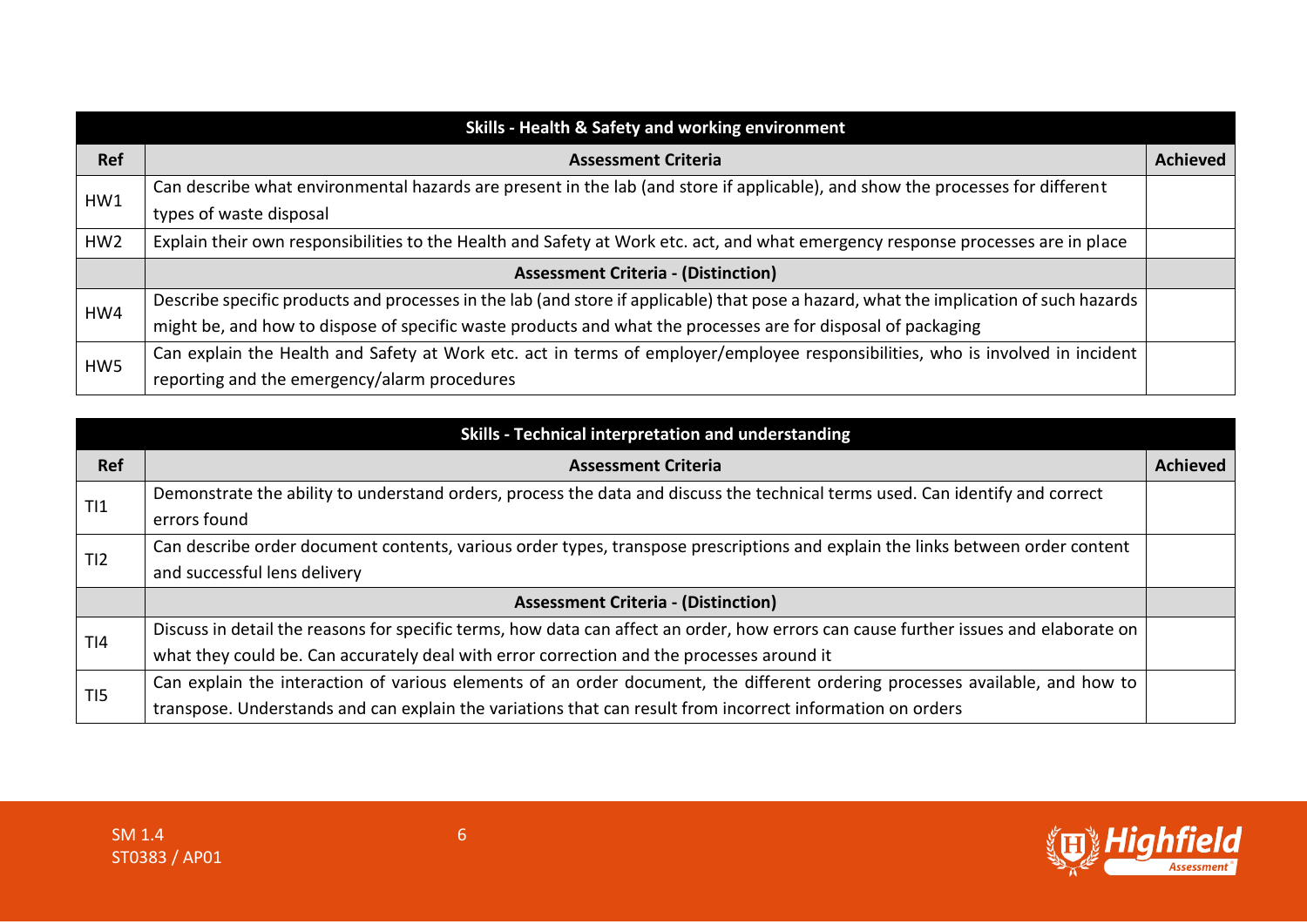|                 | <b>Skills - Manufacturing and repair processes</b>                                                                                                                                                        |                 |
|-----------------|-----------------------------------------------------------------------------------------------------------------------------------------------------------------------------------------------------------|-----------------|
| Ref             | <b>Assessment Criteria</b>                                                                                                                                                                                | <b>Achieved</b> |
| MR1             | Demonstrates ability and knowledge in how to start the glazing process with fundamental edger settings                                                                                                    |                 |
| MR <sub>2</sub> | Knows how and when to perform calibration processes and deal with edger errors/faults                                                                                                                     |                 |
| MR3             | Can perform basic transposition, lens power measurements, and visually identify lens products                                                                                                             |                 |
| MR4             | Can perform/source basic frame and lens measurements and decide on suitable/unsuitable lenses accordingly                                                                                                 |                 |
| MR5             | Can demonstrate general stock product management process, and discuss the benefits                                                                                                                        |                 |
| MR <sub>6</sub> | Demonstrate knowledge of prescription lens glazing/manufacturing process, and the admin involved, including stock control                                                                                 |                 |
|                 | <b>Assessment Criteria - (Distinction)</b>                                                                                                                                                                |                 |
| <b>MR10</b>     | Can understand and demonstrate why edgers are set up for different products and materials and can describe/demonstrate the<br>outcomes of the settings used                                               |                 |
| MR11            | Can explain the reasons for calibration, what the positive and negative effects can be, and the reasons behind errors and faults<br>observed on edgers and cut lenses                                     |                 |
| MR12            | Understands the reasons for transposition, what powers/meridians mean and how lenses of different types of power differ from<br>each other in appearance                                                  |                 |
| MR13            | Can demonstrate the interaction of prescription and frame measurements and the effect this can have on the finished item                                                                                  |                 |
| <b>MR14</b>     | Can advise colleagues on stock process, and manage stock process independently                                                                                                                            |                 |
| <b>MR15</b>     | Can accurately describe how to manufacture different prescription lenses and glaze different frame types, what reports or<br>administration is involved and what forms of stock control might be required |                 |



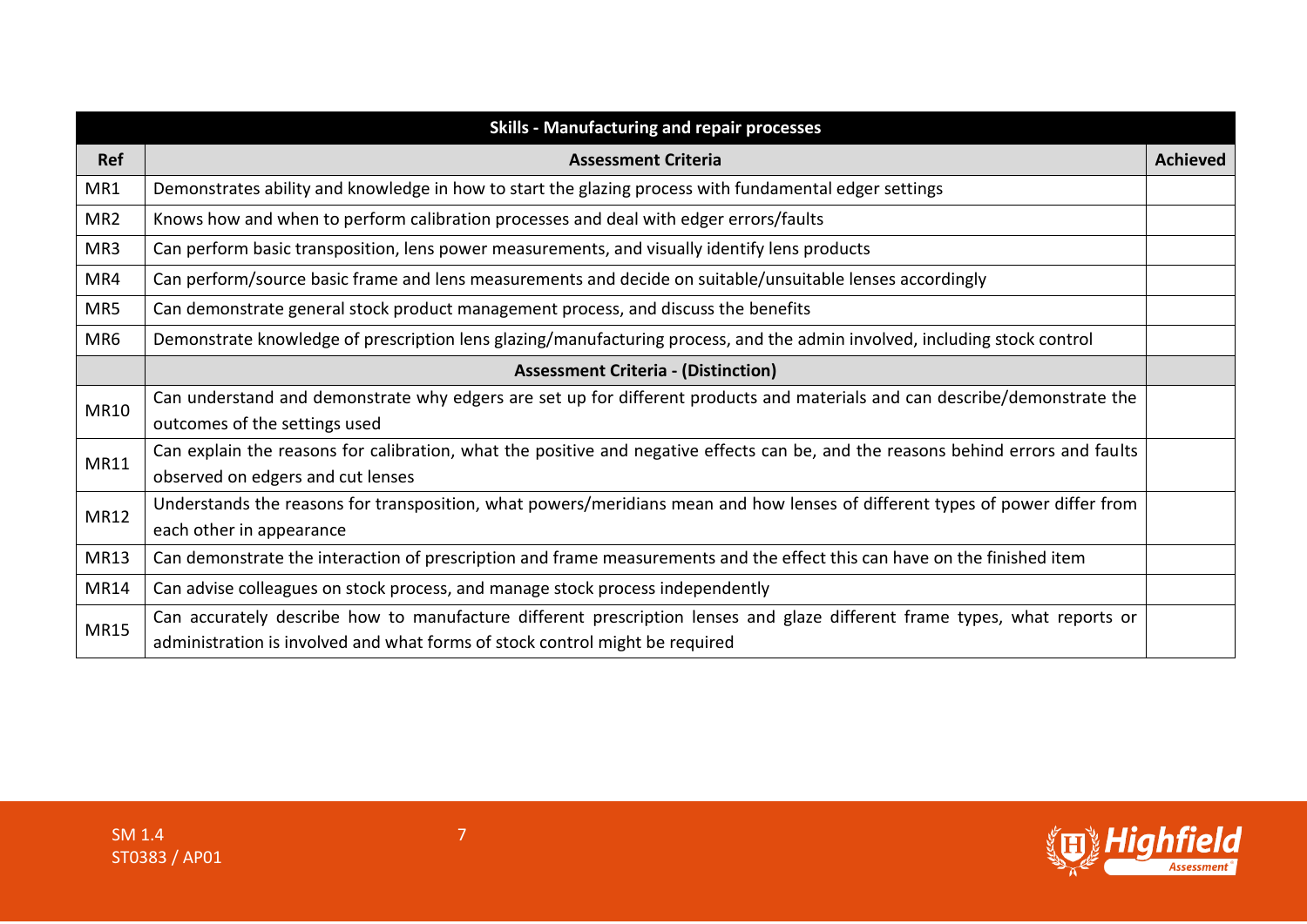|                 | <b>Skills - Quality</b>                                                                                                           |                 |
|-----------------|-----------------------------------------------------------------------------------------------------------------------------------|-----------------|
| <b>Ref</b>      | <b>Assessment Criteria</b>                                                                                                        | <b>Achieved</b> |
| QT1             | Understanding the basic principles of quality checking and can perform QC practically. Understand different production checks     |                 |
|                 | and describe how they use standards                                                                                               |                 |
| QT <sub>2</sub> | Knows where to access productivity data; can describe why and how we use it and the benefits of using data                        |                 |
| QT3             | Can explain the MDD labelling requirements                                                                                        |                 |
|                 | <b>Assessment Criteria - (Distinction)</b>                                                                                        |                 |
|                 | Can explain the benefits of good QC process, and is able to process more complex orders through quality checking, using standards |                 |
| QT9             | accurately and describing how/why. Good knowledge of different product quality checks and when/where they apply to the            |                 |
|                 | manufacturing process                                                                                                             |                 |
| QT10            | Can access, describe and correlate various types of productivity data, and explain the benefits and challenges around this        |                 |
| QT11            | Is able to translate incorrect labelling into possible consequences for the customer                                              |                 |

|                 | <b>Behaviours - Quality focused</b>                                                                                                                             |                 |
|-----------------|-----------------------------------------------------------------------------------------------------------------------------------------------------------------|-----------------|
| <b>Ref</b>      | <b>Assessment Criteria</b>                                                                                                                                      | <b>Achieved</b> |
| QF1             | Demonstrate the ability to manage own workload, identify individual stages in manufacturing and change work role as required<br>by day-to-day operational needs |                 |
|                 | <b>Assessment Criteria - (Distinction)</b>                                                                                                                      |                 |
| QF <sub>2</sub> | Can manage own workload without supervision and assist in varied tasks/multitasking as required. Describe the 'job journey'                                     |                 |
|                 | through the lab process. Ensure that quality and environmental standards are maintained                                                                         |                 |